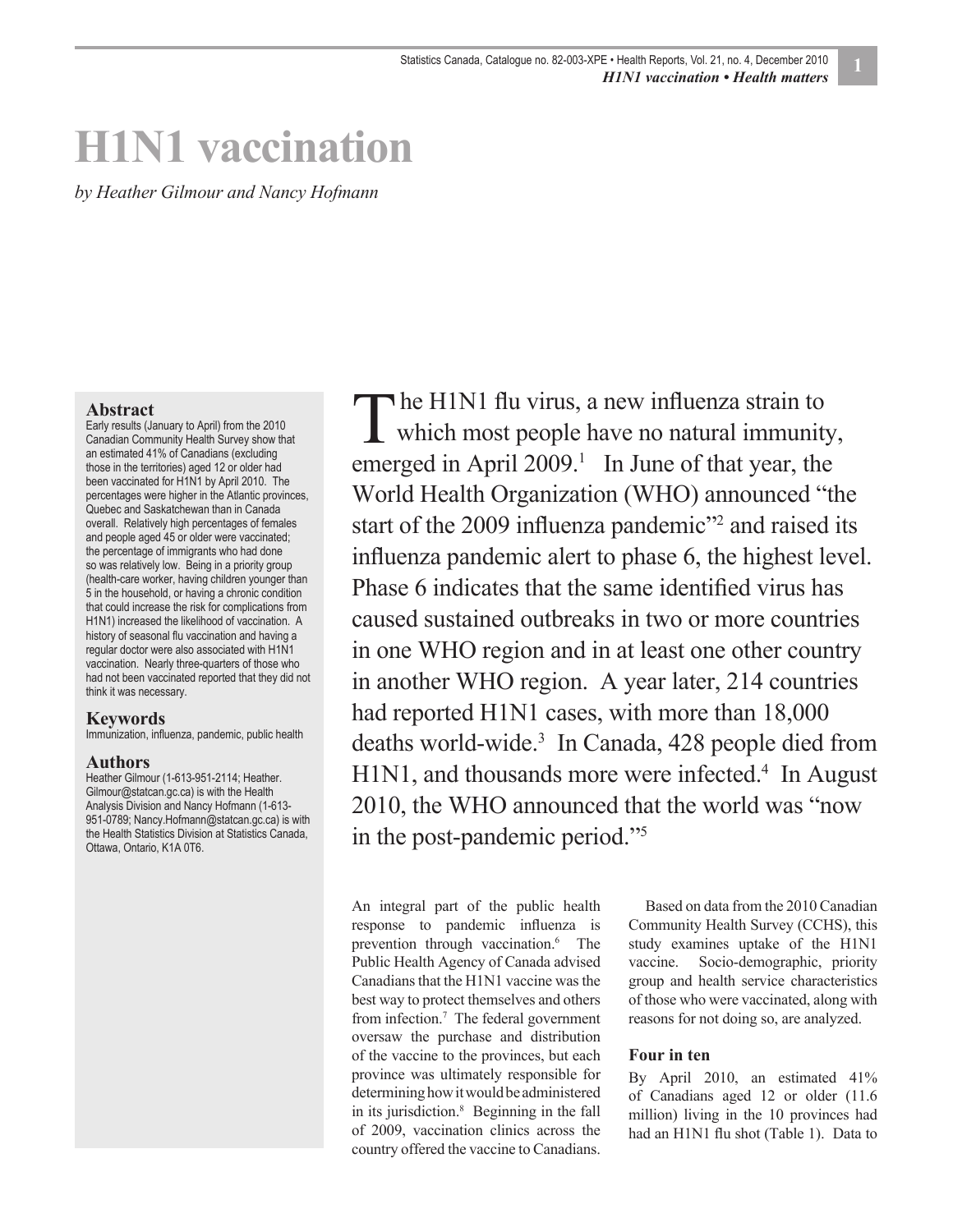### *The data*

Estimates are based on data collected from the 2010 Canadian Community Health Survey (CCHS) between January and April 2010. The CCHS covers the household population aged 12 or older in all provinces. It excludes members of the Canadian Forces; residents of Indian reserves, institutions, and some remote areas; and military and civilian residents of Canadian Forces bases. Data were collected by telephone (63.6%) and personal (36.4%) interview from a sample of 20,855 individuals. The response rate was 73.1%.

Respondents were asked, "Have you had the H1N1 shot?" Those who did not receive the shot were asked, "What are the reasons that you have not had the H1N1 flu shot?" The interviewer read a list of reasons that included: "have not gotten around to it," "you did not think it was necessary," "your doctor did not think it was necessary," "waiting time was too long," "bad reaction to previous shot." Response categories of "not available at time required," "not available at all in the area," and "did not know where to go/uninformed" were grouped as *access problems*. "Personal or family responsibilities," "transportation problems," and being "unable to leave the house because of a health problem" were grouped as *personal barriers*. The numbers indicating that they did not receive the H1N1 vaccination because of a "language problem" or "cost" were too low to be released and were included in the *other* category. Respondents could indicate as many reasons as applied. The H1N1 questions were asked only of respondents who were answering on their own behalf; proxy responses were not accepted.

To account for the complex design of the CCHS, the bootstrap method<sup>9,10</sup> was used to estimate standard errors, coefficients of variation and confidence intervals. The statistical significance level was set at <0.05.

Respondents were categorized into five *age groups*: 12 to 19; 20 to 44; 45 to 64; 65 to 84; and 85 or older.

*Province* pertains to the province of residence at the time of the interview. (Information about H1N1 vaccination in the three territories will be available when data for the entire year have been processed.)

Among respondents aged 25 or older, *marital status* was categorized as: married/common-law; separated/ divorced/ widowed; and single.

*Highest level of household education* refers to the highest level of educational attainment of at least one household member: less than secondary graduation, secondary graduation, some postsecondary, and postsecondary graduation.

*Immigrant status* is based on Canadian citizenship by birth and immigration to Canada. Respondents who were not born Canadian citizens and identified a year of immigration to Canada were classified as immigrants.

Health-care workers were identified based on the North American Industry Classification System (NAICS) 2002: Ambulatory Health Care Services (code 621), Hospitals (622), and Nursing and Residential Care Facilities (623).<sup>11</sup> The classification was applied to respondents aged 15 to 75 who indicated that they had a job in the week before their CCHS interview.

*Children aged 5 or younger in household* indicates if a child(ren) in this age group was (were) living in the household of respondents aged 15 to 55.

*Pregnant women* were identified by asking women aged 15 to 49 in non-proxy interviews if they were pregnant. It is not known if pregnant women responding to the CCHS received the adjuvanted or unadjuvanted version of the vaccine that was recommended by WHO.12 (Adjuvants are compounds added to vaccines that stimulate the immune response.)

Priority groups not examined in this study included those living in remote and isolated settings or communities and household contacts and care providers of persons at high risk.<sup>8</sup>

Respondents who indicated that they had been diagnosed with diabetes, heart disease, asthma, chronic obstructive pulmonary disease, cancer, Alzheimer's disease or dementia, or were classified as obese (children aged 12 to 17) or class III obese (adults) were considered to have conditions that put them at *high risk for complications* should they contract the H1N1 virus.13 The presence of chronic conditions was established by asking respondents if a health professional had diagnosed them with a condition that had lasted, or was expected to last, at least six months. Interviewers read a list of conditions.

Body mass index (BMI*)* was calculated by dividing self-reported weight in kilograms by the square of self-reported height in metres. Adults aged 18 or older with a BMI of 40 or more were classified as obese class III; children aged 12 to 17 were identified as obese according to the age- and sex-specific BMI cut-points defined by Cole et al.<sup>14</sup>

The CCHS does not determine the presence of kidney disease, blood disorders, liver disease or AIDS, each of which was considered to increase the risk of complications from H1N1.13 People with neurological disorders were also at greater risk, but the only disease in this category on the CCHS was Alzheimer's disease or dementia. People with weakened immune systems, for example, those taking cancer drugs, were also at greater risk; the CCHS could identify people who reported that they had cancer, but not if they were taking cancer drugs.

Respondents who indicated that they had ever received a seasonal flu shot were asked when they had last done so: less than 1 year ago; 1 to 2 years ago; 2 years ago or more; and never.

Having a *regular family doctor* was determined with the question, "Do you have a regular family doctor?"

the end of January 2010 indicate lower rates for Americans: 37% of 6-month to 17-year-olds and 20% of adults.<sup>15</sup> The percentage of Canadians vaccinated for H1N1 exceeded the percentage who typically get the seasonal flu shot  $(32\% \text{ in } 2007 \text{ and } 2008).$ <sup>16</sup> By contrast, American adults were more likely to have been vaccinated against seasonal (39%) than H1N1 influenza  $(20\%)$  during the 2009/2010 flu season.<sup>17</sup>

The percentage vaccinated for H1N1 surpassed the national figure  $(41\%)$  in six provinces: Newfoundland and Labrador  $(69\%)$ , Prince Edward Island  $(62\%)$ , Nova Scotia (58%), New Brunswick (62%), Quebec (56%) and Saskatchewan (46%) (Figure 1, Table 1). In British Columbia (36%), Alberta (37%), Manitoba (37%) and Ontario (32%), percentages were below the national level.

#### **Socio-demographic characteristics**

In Canada, females were more likely than males to report having had an H1N1 flu shot $-45\%$  versus  $37\%$  (Table 1). By contrast, in Australia,<sup>18</sup> Greece<sup>19</sup> and France,<sup>20</sup> women were *less* likely than men to report that they *intended* to get the H1N1vaccination, while studies in the Netherlands<sup>21</sup> and Malaysia<sup>22</sup> found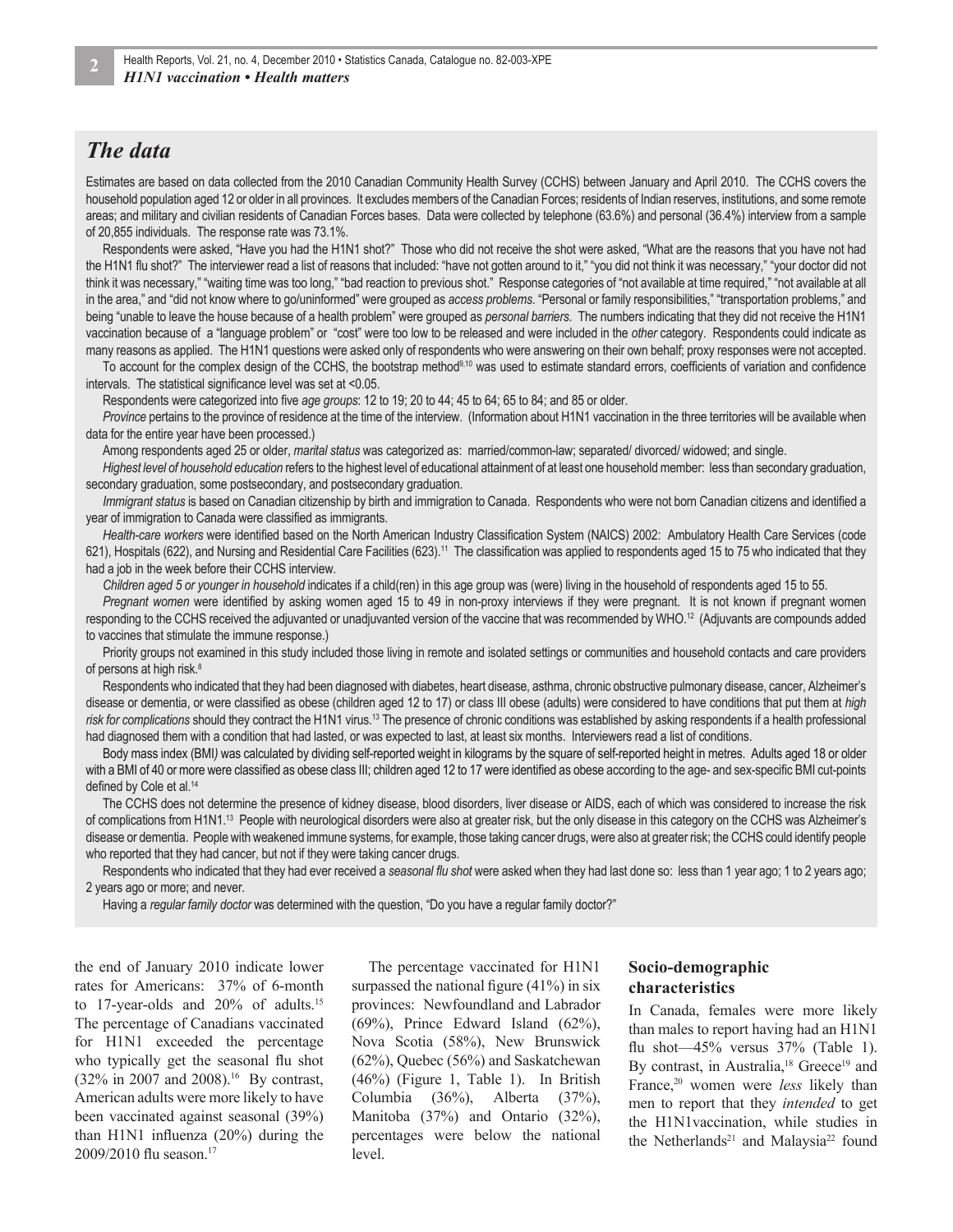| Table 1                                                                                         |  |  |
|-------------------------------------------------------------------------------------------------|--|--|
| Percentage vaccinated for H1N1, by selected characteristics, Canada excluding territories, 2010 |  |  |

|                                                           | <b>Both sexes</b> |                   |                               | <b>Males</b> |                |                   |                               |          | <b>Females</b> |                   |                               |      |  |
|-----------------------------------------------------------|-------------------|-------------------|-------------------------------|--------------|----------------|-------------------|-------------------------------|----------|----------------|-------------------|-------------------------------|------|--|
|                                                           | Number            |                   | 95%<br>confidence<br>interval |              |                |                   | 95%<br>confidence<br>interval |          | Number         |                   | 95%<br>confidence<br>interval |      |  |
| <b>Characteristic</b>                                     | '000              | %                 | from                          | to           | Number<br>'000 | $\%$              | from                          | to       | '000'          | %                 | from                          | to   |  |
| Total                                                     | 11,609            | 41.3              | 40.2                          | 42.4         | 5,141          | 37.1              | 35.6                          | 38.7     | 6,468          | 45.4*             | 43.9                          | 46.8 |  |
| Age group                                                 |                   |                   |                               |              |                |                   |                               |          |                |                   |                               |      |  |
| 12 to 19                                                  | 1,200             | $37.0*$           | 34.1                          | 39.8         | 586            | 35.6              | 31.7                          | 39.5     | 614            | $38.3^{\ddagger}$ | 34.2                          | 42.5 |  |
| 20 to 44                                                  | 3,673             | $32.2^{\ddagger}$ | 30.6                          | 33.8         | 1,542          | $26.9^{\ddagger}$ | 24.6                          | 29.1     | 2,131          | 37.6**            | 35.2                          | 40.0 |  |
| 45 to 64                                                  | 4,193             | $45.2^{\ddagger}$ | 43.0                          | 47.4         | 1,891          | 41.0 <sup>‡</sup> | 37.8                          | 44.2     | 2,302          | 49.4**            | 46.5                          | 52.2 |  |
| 65 to 84                                                  | 2,326             | $60.9^{\ddagger}$ | 58.7                          | 63.1         | 1,053          | 60.7 <sup>‡</sup> | 57.5                          | 64.0     | 1,273          | $61.0^{+}$        | 58.2                          | 63.8 |  |
| 85 or older                                               | 217               | $62.1^{\ddagger}$ | 56.3                          | 68.0         | 70             | $61.8^{+}$        | 51.6                          | 72.0     | 148            | $62.3^{\ddagger}$ | 54.9                          | 69.8 |  |
| Marital status (age 25 or older)                          |                   |                   |                               |              |                |                   |                               |          |                |                   |                               |      |  |
| Married/Common-law <sup>t</sup>                           | 7,232             | 45.5              | 43.9                          | 47.2         | 3,454          | 42.3              | 40.1                          | 44.6     | 3,778          | 48.9*             | 46.7                          | 51.1 |  |
| Widowed/Separated/Divorced                                | 1,609             | 48.3              | 45.5                          | 51.1         | 456            | 43.5              | 39.1                          | 47.9     | 1,153          | $50.6*$           | 47.0                          | 54.1 |  |
| Single                                                    | 1,086             | $32.7^{\ddagger}$ | 29.8                          | 35.7         | 467            | 26.1 <sup>‡</sup> | 22.1                          | 30.1     | 619            | 40.4**            | 36.2                          | 44.6 |  |
| Highest level of household education                      |                   |                   |                               |              |                |                   |                               |          |                |                   |                               |      |  |
| Less than secondary graduation <sup>t</sup>               | 865               | 49.9              | 46.7                          | 53.1         | 345            | 46.6              | 41.9                          | 51.3     | 520            | 52.4              | 48.1                          | 56.7 |  |
| Secondary graduation                                      | 1,007             | 36.7 <sup>‡</sup> | 33.7                          | 39.7         | 412            | $31.0*$           | 26.9                          | 35.1     | 595            | 42.1**            | 37.9                          | 46.3 |  |
| Some postsecondary                                        | 479               | 32.7‡             | 28.5                          | 36.9         | 174            | $26.5^{\ddagger}$ | 21.3                          | 31.7     | 305            | $37.7**$          | 31.0                          | 44.5 |  |
| Postsecondary graduation                                  | 8,477             | $42.3^{\ddagger}$ | 40.9                          | 43.6         | 3,850          | 38.7 <sup>‡</sup> | 36.8                          | 40.6     | 4,627          | 45.8*‡            | 43.9                          | 47.6 |  |
| Immigrant status                                          |                   |                   |                               |              |                |                   |                               |          |                |                   |                               |      |  |
| Immigrant                                                 | 2,410             | 37.6‡             | 35.0                          | 40.3         | 1,084          | 34.6              | 30.9                          | 38.2     | 1,326          | 40.6*‡            | 37.0                          | 44.1 |  |
| Non-immigrant <sup>†</sup>                                | 8,928             | 42.4              | 41.3                          | 43.6         | 3,924          | 37.8              | 36.2                          | 39.5     | 5,004          | 46.9*             | 45.3                          | 48.5 |  |
| Health care worker (ages 15 to 75)                        |                   |                   |                               |              |                |                   |                               |          |                |                   |                               |      |  |
| Yes                                                       | 1,101             | 65.9#             | 60.8                          | 70.9         | 196            | $62.8^{\ddagger}$ | 49.2                          | 76.4     | 905            | 66.6#             | 61.2                          | 71.9 |  |
| No <sup>t</sup>                                           | 5,200             | 34.8              | 33.3                          | 36.3         | 2,780          | 32.9              | 30.9                          | 34.9     | 2,420          | $37.3*$           | 35.0                          | 39.5 |  |
| Children 5 or younger in household (ages 15 to 55)<br>Yes | 1,405             | 44.0 <sup>‡</sup> | 40.7                          | 47.3         | 605            | $39.3^{\ddagger}$ | 34.3                          | 44.3     | 800            | 48.4**            | 43.9                          | 52.8 |  |
| No <sup>t</sup>                                           | 5,064             | 32.9              | 31.4                          | 34.4         |                | 28.4              | 26.4                          | 30.4     |                | $37.6*$           | 35.4                          | 39.8 |  |
|                                                           |                   |                   |                               |              | 2,217          |                   |                               |          | 2,846          |                   |                               |      |  |
| Pregnant woman (ages 15 to 49)<br>Yes                     | $\cdots$          | $\ldots$          | $\cdots$                      | $\cdots$     | $\cdots$       | $\cdots$          | $\cdots$                      | $\cdots$ | 129            | 47.2              | 37.4                          | 39.9 |  |
| No <sup>t</sup>                                           | .                 | $\cdots$          |                               |              | $\ldots$       | $\cdots$          | $\cdots$                      | $\cdots$ | 2,907          | 37.8              | 35.6                          | 57.0 |  |
| High risk for complications <sup>§</sup>                  |                   |                   |                               |              |                |                   |                               |          |                |                   |                               |      |  |
| Yes                                                       | 3,142             | $54.8^{\ddagger}$ | 52.6                          | 57.1         | 1,455          | $51.2^{\ddagger}$ | 47.7                          | 54.6     | 1,687          | 58.5**            | 55.6                          | 61.5 |  |
| No <sup>t</sup>                                           | 8,110             | 37.8              | 36.6                          | 39.0         | 3,616          | 33.4              | 31.7                          | 35.2     | 4,494          | 42.2*             | 40.5                          | 43.8 |  |
| Seasonal flu shot                                         |                   |                   |                               |              |                |                   |                               |          |                |                   |                               |      |  |
| Less than 1 year ago                                      | 5,105             | $76.2^{\ddagger}$ | 74.3                          | 78.1         | 2,222          | $75.6^{\ddagger}$ | 72.6                          | 78.7     | 2,883          | 76.6 <sup>‡</sup> | 74.4                          | 78.8 |  |
| 1 to less than 2 years ago                                | 1,341             | $50.3*$           | 46.7                          | 53.8         | 585            | 48.0              | 42.7                          | 53.3     | 756            | $52.2^{\ddagger}$ | 47.5                          | 56.8 |  |
| 2 or more years ago                                       | 810               | $23.1^{\ddagger}$ | 20.2                          | 25.9         | 349            | $19.9^{\ddagger}$ | 15.9                          | 24.0     | 462            | 26.1**            | 22.2                          | 30.1 |  |
| Never                                                     | 4,258             | 28.3‡             | 26.9                          | 29.8         | 1,942          | $24.8^{\ddagger}$ | 22.9                          | 26.7     | 2,316          | $32.2**$          | 30.0                          | 34.4 |  |
| Regular family doctor<br>Yes                              | 10,503            | 43.9#             | 42.7                          | 45.1         | 4,530          | 40.4#             | 38.6                          | 42.2     | 5,973          | 47.1**            | 45.5                          | 48.6 |  |
| No <sup>t</sup>                                           | 1,101             | 26.4              | 24.1                          | 28.7         | 610            | 23.3              | 20.2                          | 26.4     | 491            | $31.7*$           | 27.5                          | 35.8 |  |
| <b>Province</b>                                           |                   |                   |                               |              |                |                   |                               |          |                |                   |                               |      |  |
| Newfoundland and Labrador                                 | 301               | $69.2^{\ddagger}$ | 63.8                          | 74.6         | 131            | $63.5^{\ddagger}$ | 55.4                          | 71.5     | 170            | 74.4**            | 68.5                          | 80.2 |  |
| Prince Edward Island                                      | 75                | $62.3^{\ddagger}$ | 56.3                          | 68.3         | 32             | $55.9^{\ddagger}$ | 46.5                          | 65.2     | 43             | 68.2**            | 60.5                          | 76.0 |  |
| Nova Scotia                                               | 455               | $57.9^{\ddagger}$ | 53.8                          | 62.1         | 198            | $52.2^{\ddagger}$ | 46.4                          | 58.0     | 258            | 63.3**            | 57.2                          | 69.3 |  |
| New Brunswick                                             | 384               | $61.8^{+}$        | 57.5                          | 66.1         | 168            | $55.5^{\ddagger}$ | 48.9                          | 62.2     | 216            | 67.8**            | 62.5                          | 73.0 |  |
| Quebec                                                    | 3,678             | $55.5^{\ddagger}$ | 53.2                          | 57.8         | 1,640          | $50.3*$           | 46.7                          | 54.0     | 2,038          | 60.6**            | 57.5                          | 63.6 |  |
| Ontario                                                   | 3,531             | $32.2^{\ddagger}$ | 30.3                          | 34.0         | 1,540          | $28.7^{\ddagger}$ | 26.1                          | 31.3     | 1,991          | 35.5**            | 32.9                          | 38.0 |  |
| Manitoba                                                  | 356               | $37.2^{\ddagger}$ | 33.2                          | 41.2         | 171            | 36.6              | 30.7                          | 42.6     | 185            | 37.7‡             | 31.4                          | 44.0 |  |
| Saskatchewan                                              | 377               | 46.4#             | 42.5                          | 50.4         | 168            | 41.6              | 37.1                          | 46.2     | 209            | $51.2*$           | 44.8                          | 57.6 |  |
| Alberta                                                   | 1,103             | $37.1^{\ddagger}$ | 33.9                          | 40.2         | 470            | 30.7 <sup>‡</sup> | 26.7                          | 34.7     | 633            | $43.8*$           | 39.0                          | 48.6 |  |
| <b>British Columbia</b>                                   | 1,347             | 35.6‡             | 32.8                          | 38.4         | 622            | $33.3*$           | 29.4                          | 37.2     | 725            | $37.9^{\ddagger}$ | 34.0                          | 41.8 |  |
|                                                           |                   |                   |                               |              |                |                   |                               |          |                |                   |                               |      |  |

† reference category

\* significantly different from estimate for males (p<0.05)

‡ significantly different from estimate for reference category (p<0.05); where reference category not indicated, estimate compared with Total<br>§ respondents with chronic conditions that could put them at high risk for comp cancer, any obesity for ages 12 to 17 and obesity class III for adults 18 or older

... not applicable

Source: 2010 Canadian Community Health Survey, partial content file January to April 2010.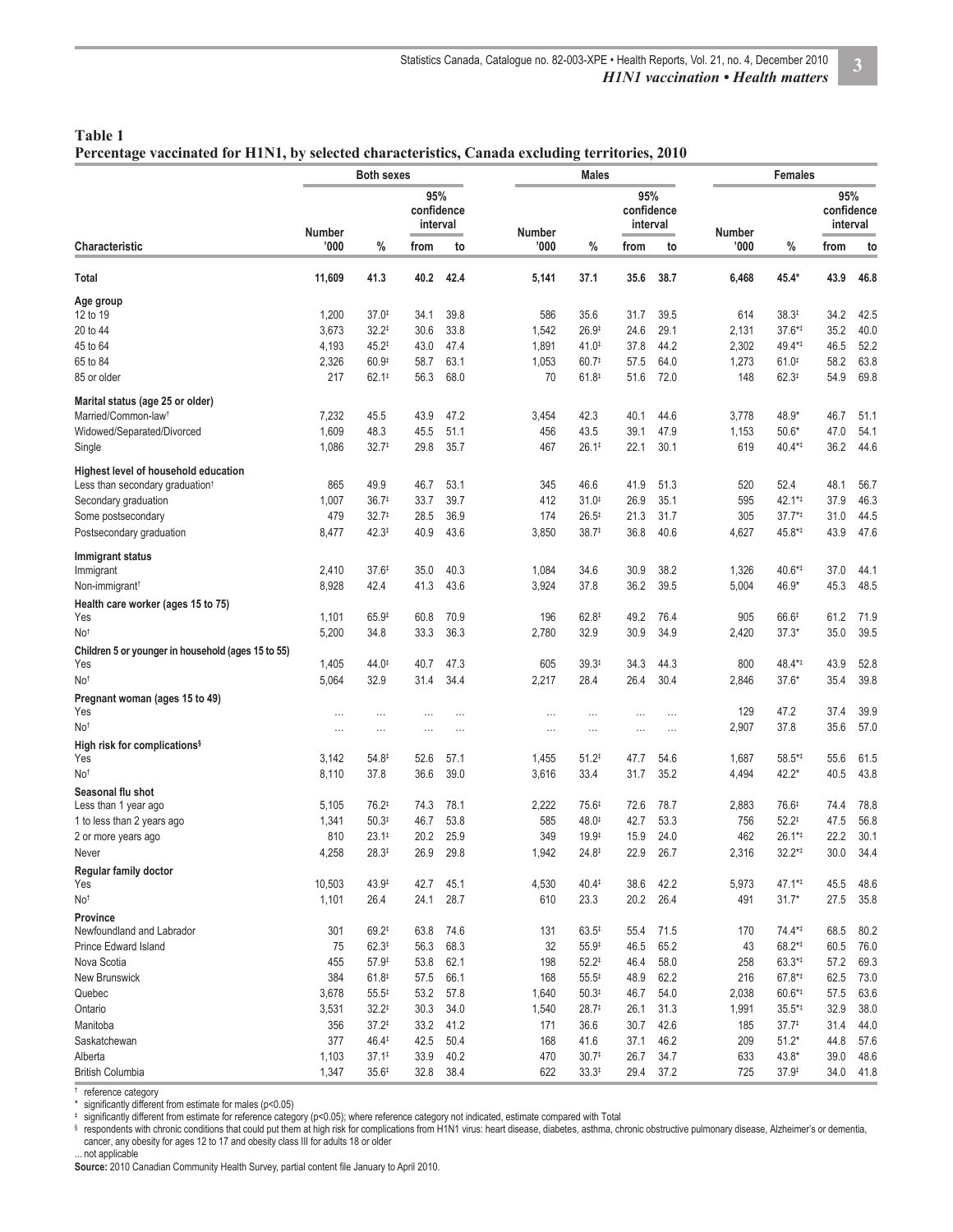#### **Figure 1**





Source: 2010 Canadian Community Health Survey, partial content file January to April 2010.

no significant differences between the sexes in intentions to be vaccinated. However, intentions may not reflect ultimate behaviour and could change during a pandemic or be influenced by cultural issues, media coverage, or vaccine promotion campaigns.19,22

Compared with seasonal influenza,<sup>2,23,24</sup> the H1N1 virus affected a much younger age group. Possible reasons include preexisting immunity in older people due to prior exposure to H1N1 strains, or less contact with younger age groups.<sup>2,25</sup> Nonetheless, the age pattern of H1N1 vaccination paralleled that of the seasonal flu shot,<sup>16,26-28</sup> with the percentage immunized generally rising with age: an estimated 45% at ages 45 to 64 and just over 60% at age 65 or older. To some extent, this may be because older people were more likely than younger age groups to have chronic conditions that could put them at risk for complications from H1N1 (data not shown).

Single people were less likely to have been vaccinated than were people with a partner, an association that persisted

even when the generally younger age distribution of single people was taken into account (data not shown).

Residents of households where no member had graduated from secondary school were more likely to have been vaccinated (50%) than were those in households where the level of educational attainment was higher. However, the apparent association between education and H1N1 vaccination did not persist in multivariate analysis controlling for socio-demographic, priority group and health service variables (data not shown).

Immigrants were less likely than nonimmigrants to have been vaccinated: 38% versus 42%.

#### **Priority groups**

While the Government of Canada obtained enough H1N1 vaccine for all Canadians, certain populations were given priority for early immunization.<sup>7,13</sup> The priority groups that could be assessed with CCHS data were healthcare workers, children aged 6 months to 5 years, pregnant women, and people with certain chronic conditions.

Vaccination of health-care workers helps reduce transmission of the virus to patients at risk of complications from influenza.<sup>29,30</sup> Health-care workers were nearly twice as likely as other Canadians to have had an H1N1 shot: 66% versus 35% (Table 1). In the United States, the percentage of health-care workers vaccinated was much lower, at  $37\%$ <sup>31</sup>

Although children aged 6 months through 5 years were not covered by the CCHS, it was possible to identify respondents who lived in a household with children in this age range. Such respondents were more likely to have received the H1N1 vaccine than were those who did not live with young children (44% versus 33%) (Table 1). Similarly, a French study<sup>20</sup> found that the presence of a child in the household was associated with greater acceptability of the H1N1 vaccine, compared with households with no child. The French study also found that only a small percentage (4%) of parents who stated that they would accept the H1N1 vaccination for themselves would refuse it for their children. If this relationship prevails in Canada, the majority of people with children younger than 5 years in the household who received the H1N1 vaccine themselves would have also ensured their young children were vaccinated.

While the percentage of pregnant women vaccinated against the H1N1 virus exceeded the percentage for women who were not pregnant (47% versus 38%), the difference was not statistically significant.

The presence of chronic conditions (see *The data*) increases the risk of complications from H1N1 influenza.<sup>14</sup> People with such conditions were more likely to have been vaccinated than were those without them (55% versus 38%).

#### **Health care use**

People who get annual flu shots or who have a regular doctor may have health-care attitudes and practices that predispose them to be vaccinated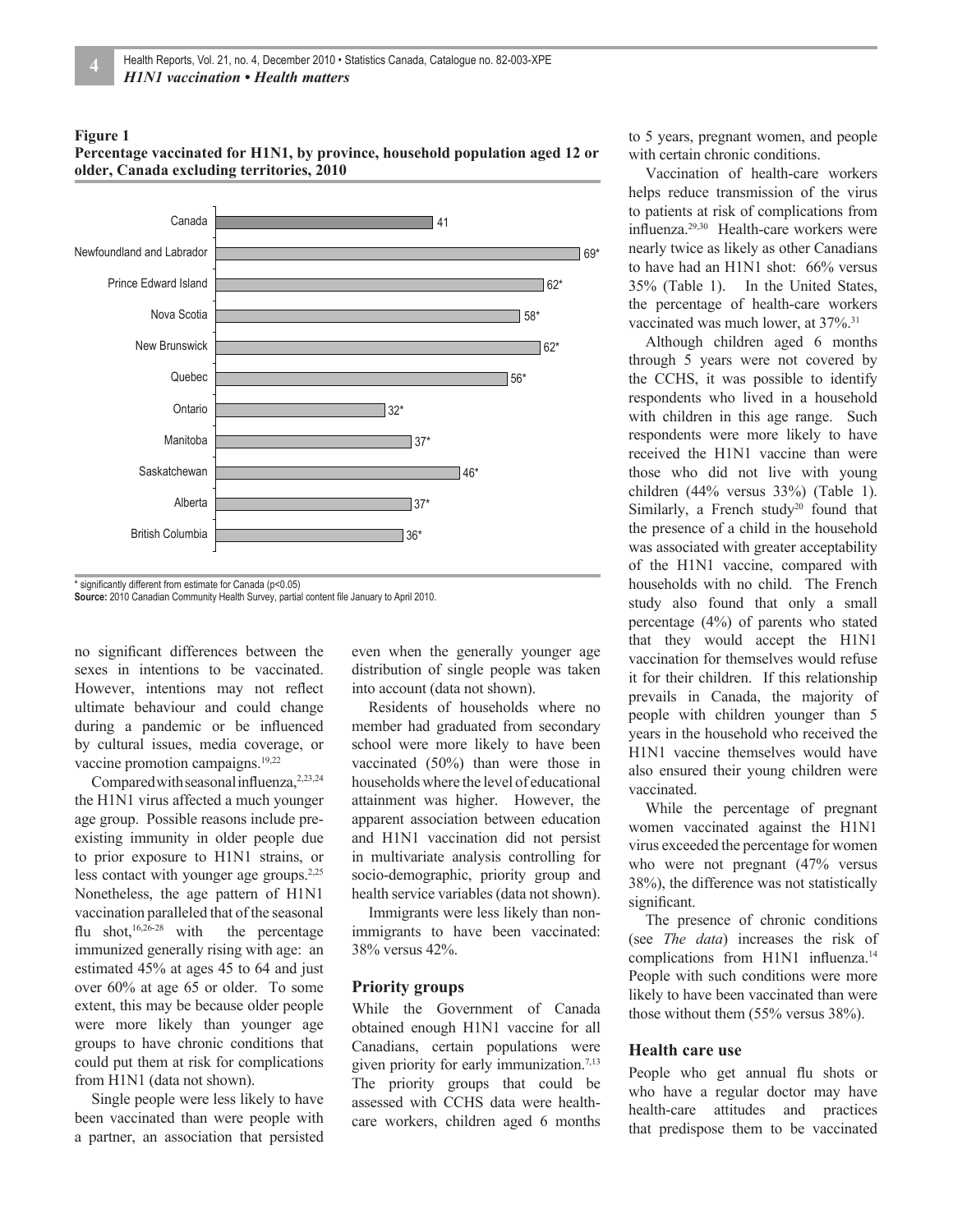against the H1N1 virus. In fact, 76% of Canadians who had had the seasonal flu shot within the last year, and half (50%) of those who had done so one or two years earlier, had the H1N1 vaccine; this compared with 23% of those whose last flu shot had been more than two years earlier, and 28% of those who had never had a flu shot.

About four in ten (44%) Canadians with a regular family doctor were vaccinated, compared with 26% of those without a regular doctor. It is not known if respondents sought the advice of their doctors about the H1N1 vaccine. However, a survey of Canadian family physicians and paediatricians estimated that 75% of them intended to recommend the vaccine to their patients.<sup>32</sup>

#### **Why not?**

The majority of Canadians aged 12 or older―59% or 16.5 million―did not get vaccinated against the H1N1 virus. The most frequent reason was "did not think it was necessary," cited by 74% of those not vaccinated (Table 2). This is consistent with results of a small survey conducted by the Strategic Counsel,<sup>33</sup> which found that 67% of Canadians were not worried that they would catch the H1N1 virus, and that 78% believed that the media had exaggerated the threat. An EKOS

survey found that 53% of Canadians believed that the level of concern about H1N1 was exaggerated, given the level of risk.34 Studies of attitudes in other countries also found that the belief that the illness did not pose a serious threat<sup>35</sup> or that vaccination was not necessary<sup>18,36</sup> were leading reasons for not intending to be vaccinated.

Males were more likely than females to give "did not think it was necessary" as a reason for not getting the H1N1 vaccine (76% versus 73%). At ages 85 or older, this reason was cited by a smaller percentage of people: 60% (data not shown). The percentages of the nonvaccinated who said that they did not think that vaccination was necessary ranged from about two-thirds in Nova Scotia, New Brunswick and Manitoba to 80% in Quebec (data not shown).

"Have not gotten around to it yet" was the second most common reason for not being vaccinated, reported by 13% of Canadians who did not get the H1N1 shot. Males were more likely than females to give this reason: 14% versus 11%.

Fear was cited as a reason for not being vaccinated by 7% of those who did not receive the H1N1 vaccination. Women were more likely than men to report fear (9% versus 5%). Although the nature of the fear was not specified, studies from other countries found concerns about safety and side-effects.<sup>17-20,35,37-39</sup>

Relatively few people who were not vaccinated (3% or less) cited access problems (for example, not available at time required, not available in area, respondent did not know where to go), their doctor advising them they did not need it, long wait times, a previous bad reaction, personal barriers (family responsibilities, being unable to leave the house because of a health problem, or transportation problems) (Table 2).

#### **Concluding remarks**

The information in this article about who did and did not get vaccinated against H1N1 will aid in the evaluation of the program, support public health planning and help target messages about vaccination in the event of another pandemic. Province of residence, socio-demographic characteristics, belonging to a priority group, and health service factors were associated with the likelihood of receiving the H1N1 vaccination. As in other studies, the belief that the vaccination was not necessary was the most common reason for non-vaccination. ■

#### **Table 2**

**Reasons for not getting H1N1 vaccination, household population aged 12 or older who were not vaccinated, Canada excluding territories, 2010**

|                                       |               | <b>Both sexes</b> |                               |      |                  | <b>Females</b>   |                               |      |               |         |                               |      |
|---------------------------------------|---------------|-------------------|-------------------------------|------|------------------|------------------|-------------------------------|------|---------------|---------|-------------------------------|------|
| Reason                                | <b>Number</b> |                   | 95%<br>confidence<br>interval |      | <b>Number</b>    |                  | 95%<br>confidence<br>interval |      | <b>Number</b> |         | 95%<br>confidence<br>interval |      |
|                                       | '000'         | $\%$              | from                          | to   | '000             | $\%$             | from                          | to   | '000'         | $\%$    | from                          | to   |
| Did not think it was necessary        | 12.137        | 74.2              | 72.8                          | 75.6 | 6,525            | 75.7             | 73.8                          | 77.7 | 5,612         | $72.5*$ | 70.6                          | 74.4 |
| Have not gotten around to it          | 2,088         | 12.8              | 11.7                          | 13.8 | 1,208            | 14.0             | 12.5                          | 15.6 | 879           | $11.4*$ | 10.0                          | 12.7 |
| Fear                                  | 1,067         | 6.5               | 5.8                           | 7.3  | 413              | 4.8              | 3.8                           | 5.7  | 654           | $8.5*$  | 7.4                           | 9.6  |
| Access problems                       | 555           | 3.4               | 2.9                           | 3.9  | 290              | 3.4              | 2.6                           | 4.1  | 265           | 3.4     | 2.7                           | 4.2  |
| Doctor did not think it was necessary | 385           | 2.4               | 1.9                           | 2.8  | 154              | 1.8              | 1.2                           | 2.4  | 231           | $3.0*$  | 2.3                           | 3.6  |
| Waiting time too long                 | 347           | 2.1               | 1.7                           | 2.6  | 228              | 2.7              | 1.9                           | 3.4  | 119           | $1.5*$  | 1.1                           | 2.0  |
| Bad reaction to previous flu shot     | 342           | 2.1               | 1.7                           | 2.5  | 119 <sup>E</sup> | $1.4^E$          | 0.9                           | 1.9  | 223           | $2.9*$  | 2.1                           | 3.7  |
| Personal barriers                     | 186           | 1.1               | 0.9                           | 1.4  | 81 <sup>E</sup>  | 0.9 <sup>E</sup> | 0.6                           | 1.3  | 105           | 1.4     | 0.9                           | 1.8  |
| Other                                 | 501           | 3.1               | 2.5                           | 3.6  | 247              | 2.9              | 2.0                           | 3.7  | 255           | 3.3     | 2.6                           | 4.0  |

\* significantly different from estimate for males (p<0.05)

 $E$  use with caution (coefficient of variation 16.6% to 33.3%)

**Note:** Respondents could give more than one reason.

Source: 2010 Canadian Community Health Survey, partial content file January to April 2010.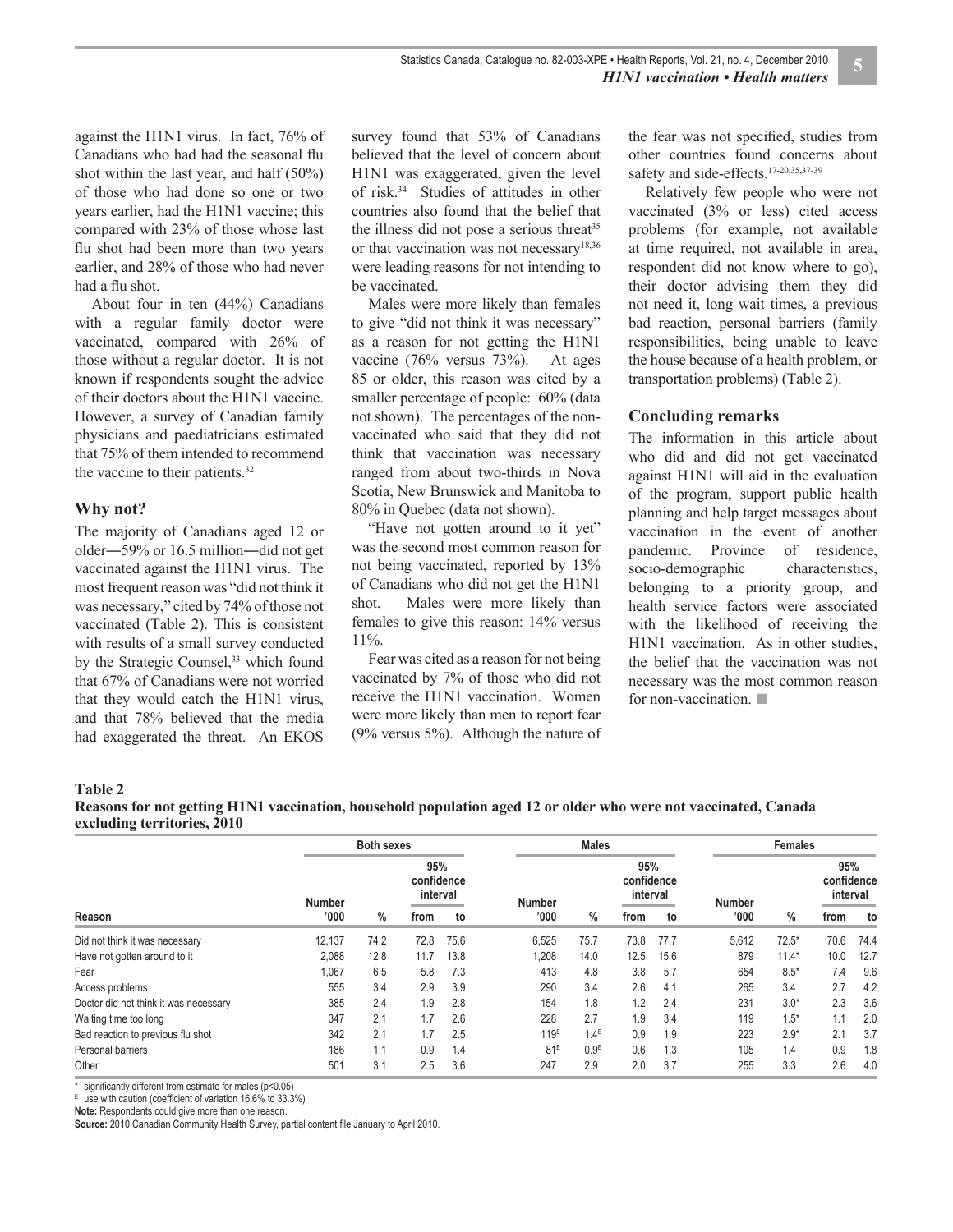## References

- 1. Public Health Agency of Canda. *Key Facts on H1N1 Flu Virus*. Ottawa: Public Health Agency of Canada, December 9. 2009. Available at: http://www.phac-aspc. gc.ca/alert-alerte/h1n1/fs-fr\_h1n1-eng.php. Accessed July 6, 2010.
- 2. World Health Organization. Epidemiological summary of pandemic influenza A (H1N1) 2009 virus – Ontario, Canada, June 2009. *Weekly Epidemiological Record* 2009:84(47): 485-92.
- 3. World Health Organization. *Pandemic (H1N1) 2009 – Update 105. Global Alert and Response (GAR) June 18 2010.* Geneva: World Health Organization. Available at: http://www.who.int/csr/don/2010\_06\_18/ en/index.html. Accessed June 23, 2010.
- 4. Public Health Agency of Canada. *Fluwatch April 25 to May 1, 2010 (week 17)*. Ottawa: Public Health Agency of Canada, May 7, 2010. Available at: http://www.phac-aspc. gc.ca/fluwatch/09-10/w17\_10/index-eng. php. Accessed August 18, 2010.
- 5. World Health Organization. *WHO Recommendations for the Post-pandemic Period Pandemic (H1N1) 2009 Briefing Note 23*. Available at: http:/www.who.int/csr/ disease/swineflu/notes/briefing\_20100810/en/ print.html. Accessed August 27, 2010.
- 6. Government of Canada. *The Canadian Pandemic Influenza Plan for the Health Sector 2006* (Catalogue HP40-10/2006E-PDF) Ottawa: Her Majesty the Queen in Right of Canada, 2006.
- 7. Public Health Agency of Canada. *Considering the Options – Getting the Flu versus Getting a Vaccine or Taking an Antiviral.* Ottawa: Public Health Agency of Canada. Available at: http:// www.phac-aspc.gc.ca/alert-alerte/h1n1/vacc/ pdf/options-eng.pdf. Accessed July 8, 2010.
- 8. Public Health Agency of Canada. *Frequently Asked Questions – H1N1 Flu Virus – H1N1 Flu Vaccine.* Ottawa: Public Health Agency of Canada. Available at: http://www. phac-aspc.gc.ca/alert-alerte/h1n1/faq/faq\_ rg\_h1n1-fvv-eng.php. Accessed July 13, 2010.
- 9. Rao JNK, Wu CFJ, Yue K. Some recent work on resampling methods for complex surveys. *Survey Methodology* (Statistics Canada, Catalogue 12-001) 1992; 18(2): 209-17.
- 10. Rust KF, Rao JNK. Variance estimation for complex surveys using replication techniques. *Statistical Methods in Medical Research* 1996; 5: 281-310.
- 11. Statistics Canada. *North American Industry Classification System (NAICS) 2002*. Available at: http://www.statcan.gc.ca/subjects-sujets/ standard-norme/naics-scian/2002/ naics-scian02l-eng.htm. Modified: May 12, 2002. Accessed May 31, 2010.
- 12. World Health Organization. Strategic Advisory Group of Experts on Immunization. Report of the extraordinary meeting of the influenza A (H1N1) 2009 pandemic. *Weekly Epidemiological Record* 2010; 84(30): 301-4.
- 13. Public Health Agency of Canada. *Information on the H1N1 Flu Virus and Individuals with Chronic Medical Conditions*. Ottawa; Public Health Agency of Canada, June 22, 2010. Available at: http:www.phac-aspc.gc.ca/ alert-alerte/h1n1/fs-fi-chronic-chronique-eng. php. Accessed July 7, 2010.
- 14. Cole TJ, Belizzi MC, Flegal KM, Dietx WH. Establishing a standard definition for child overweight and obesity. *British Medical Journal* 2000; 320(7244): 1240-3.
- 15. Centers for Disease Control and Prevention (CDC). Interim results: sate-specific influenza A(H1N1) 2009 monovalent vaccination coverage – United States. October 2009 – January 2010. *MMWR Morbidity and Mortality Weekly Report* 2010; 59(12): 363-8.
- 16. Statistics Canada. 2009. *Influenza Immunization 2008*. Ottawa: Statistics Canada, 2009. Available at: http://www.statcan.gc.ca/ pub/82-625-x/2010001/article/11105-eng. htm. Accessed July 6, 2010.
- 17. Maurer J, Uscher-Pines L, Harris KM. Perceived seriousness of seasonal and A(H1N1) influenzas, attitudes toward vaccination, and vaccine uptake among U.S. adults: Does the source of information matter? *Preventive Medicine* 2010,doi:10.1016/j. ypmed.2010.05.008.
- 18. Eastwood K, Durrheim DN, Jones A, Butler M. Acceptance of pandemic (H1N1) 2009 influenza vaccination by the Australian public. *Medical Journal of Australia* 2010; 192(1): 33-6.
- 19. Sypsa V, Livanios T, Psichogiou M, et al. Public perceptions in relation to intention to receive pandemic influenza vaccination in a random population sample: evidence from a cross-sectional telephone survey. *European Surveillance* 2009; 14(49): pii=19437. http:// www.eurosurveillance.org/ViewArticle. aspx?ArticleId=19437.
- 20. Schwarzinger M, Flicoteaux R, Cortarenoda S, et al. Low acceptability of A/H1N1 pandemic vaccination in French adult population: Did public health policy fuel public dissonance? *PLoS ONE* 2010; 5(4): e10199. doi:10.1371/ journal.pone.0010199.
- 21. Zijtregtop EAM, Wilschut J, Koelma N, et al. Which factors are important in adults' uptake of a (pre)pandemic influenza vaccine. *Vaccine* 2010; 28(1): 207-27.
- 22. Wong LP, Sam I. Factors influencing the uptake of 2009 H1N1 influenza vaccine in a multiethnic Asian population. *Vaccine* 2010; 28(28): 4499-505.
- 23. Louie JK, Acosta M, Winter K, et al. Factors associated with death or hospitalization due to pandemic 2009 influenza A(H1N1) infection in California. *Journal of the American Medical Association* 2009; 302(17): 1896-902.
- 24. Novel Swine –Origin Influenza A (H1N1) Virus Investigation Team. Emergence of a novel swine-origin influenza A (H1N1) virus in humans. *New England Journal of Medicine* 2009; 360(25): 2605-15.
- 25. Centers for Disease Control and Prevention (CDC). Serum cross-reactive antibody response to a novel influenza A (H1N1) virus after vaccination with seasonal influenza vaccine. *MMWR Morbidity and Mortality Weekly Report* 2009; 58(19): 521-4.
- 26. Johansen H, Nguyen K, Mao L, et al. Influenza vaccination. *Health Reports* (Statistics Canada, Catalogue 82-003) 2004; 15(2): 33-43.
- 27. Johansen H, Sambell C, Zhao W. Flu shots— National and provincial/territorial trends. *Health Reports* (Statistics Canada, Catalogue 82-003) 2006; 17(2): 43-8.
- 28. Kwong JC, Sambell C, Johansen H, et al.The effect of universal influenza immunization on vaccination rates in Ontario. *Health Reports* (Statistics Canada, Catalogue 82-003) 2006; 17(2): 31-40.
- 29. Pearson ML, Bridges CB, Harper AS. Influenza vaccination of health-care personnel. *MMWR. Morbidity and Mortality Weekly Report*; 55(RR-2): 1-16.
- 30. Wicker S, Rabenau HF, Kempf VAJ, Brandt C. Vaccination against classical influenza in health-care workers. *Deutsches Ärzteblatt International* 2009; 106(36): 567-72.
- 31. Centers for Disease Control and Prevention (CDC). Interim results: influenza A (H1N1) 2009 monovalent and seasonal vaccination coverage among health-care personnel – United States, August 2009-January 2010. *MMWR Morbidity and Mortality Weekly Report* 2010; 59(12): 357-62.
- 32. Dubé E, Gilca V, Sauvagea C, et al. Canadian family physicians' and paediatricians' knowledge, attitudes and practices regarding A(H1N1) pandemic vaccine. *BMC Research Notes* 2010; 3: 102.
- 33. The Strategic Counsel. *A Report to the Globe and Mail and CTV. Canadian Attitudes toward H1N1 Swine Flu – Wave 2.* Available at: http:// www.thestrategiccounsel.com/our\_news/ polls.asp. Accessed July 13, 2010.
- 34. EKOS. "H1N1 fears 'exaggerated' say many Canadians." November 12, 2009. Available at: http://www.ekospolitics.com/index. php/2009/11/h1n1-fears-%E2%80%9Cexag gerated%E2%80%9D-say-many-canadians/. Accessed July 14, 2010.